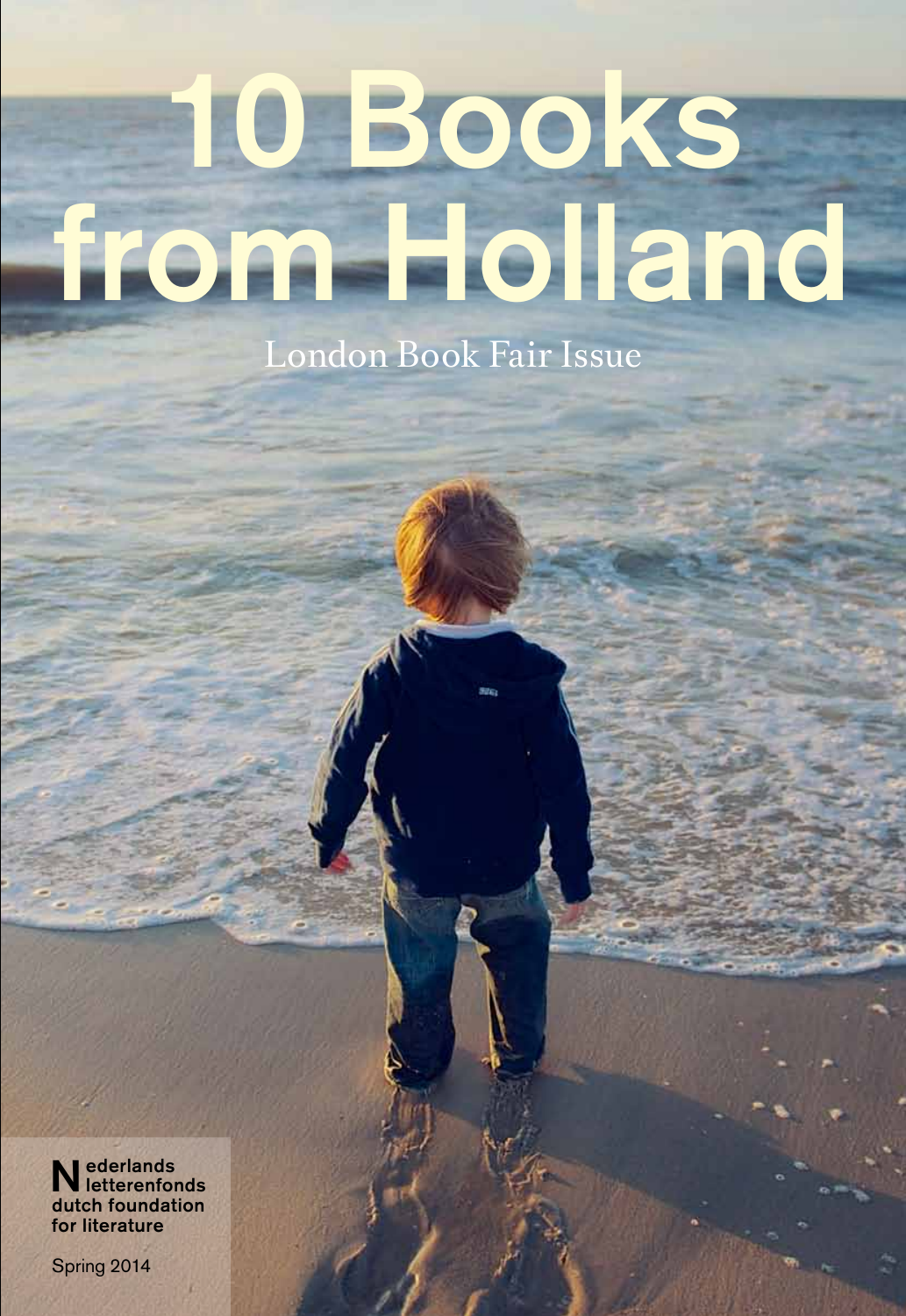**In this intricately structured novel, Heijmans delivers a compelling examination of the relative nature of our roots and the loneliness of the asylum seeker, for whom home has become an abstract concept. He contrasts this with the rigidity of a clinical system that masquerades as humane.**

Albert Drilling, a special government officer of the Kingdom of the Netherlands, is a diligent technocrat and a man with a mission: to personally ensure that asylum seekers return to their homeland once their legal avenues have been exhausted, ideally with a minimum of embarrassment to the relevant government minister. This mission takes him to an island off the north coast of Holland to track down an asylum seeker who has stayed behind as an illegal alien following the closure of the local detention centre. All he has to go on is her name.

Irin Past – she bears a name dreamt up by her father – feels at one with the islanders and they have taken her to their hearts. She has struck up friendships with the ferry captain, the mayor and the



island's most successful entrepreneur. Her exemplary integration into Dutch society leaves Albert undeterred. However, professional pride dictates that he must find a safe and familiar environment for asylum seekers in their country of origin. What form might that take for Irin? She believes her roots lie in Egypt, but this too is the product of her father's imagination. Albert heads to Cairo to find the house where she was born. There he wades his way through the uprisings of the Arab Spring, detached yet unable to escape

entirely unscathed. An ironic thread is that Irin seems to be welcomed by her surroundings, while Albert is forced to grapple with a recalcitrant and hostile reality – from riots on the streets of Cairo to the treacherous wetlands of a Dutch

island.

Irin's origins lie in the Kosovar capital Pristina, of which her name is an anagram. For Albert, this is sufficient grounds to insist that she be sent back there. Irin and her friends abandon their attempts at resistance. Or could governmental rules and regulations offer an escape route

after all?

# Toine Heijmans Pristina

A beautifully composed novel about the conflict between the rules and the reality of asylum policy



Publishing details *Pristina* (2014) 347 pp., 90,261 words

### **Rights**

Shared Stories Elaine Michon, elaine@sharedstories.nl Uta Matten, uta@sharedstories.nl www.sharedstories.nl

### Publisher

Atlas Contact

Rights sold France (Christian Bourgois)

# Translated titles

In the case of illustrated children's books and/or graphic novels, foreign publishers can apply for assistance to cover a portion of the production costs. Subsidies are jointly funded by the Mondriaan Fund and the Dutch Foundation for **Literature** 

*En mer* (Op zee). Christian Bourgois, 2013. Also in German (Arche, 2012), Danish (Turbine, 2013) and Hungarian (Gondolat, 2013).

Toine Heijmans (b. 1969) is a journalist for *de Volkskrant.* After writing the non-fiction book *La Vie Vinex* (2007), he made his mark with his debut novel *Op Zee* (At Sea, 2011). The book was lauded by reviewers and booksellers alike, and has been translated into German, French, Danish and Hungarian. The French translation was honoured with the Prix Médicis étranger.



'*Pristina* is polished to perfection. A rich book.' — *NRC Handelsblad* 

'The great merit of *Pristina* is that Heijmans has cast a major socio-political issue in the form of a well-written novel.' — *de Volkskrant*

The Dutch Foundation for Literature / Nederlands Letterenfonds supports writers, translators and Dutch literature in translation

# **Information**

Dutch Foundation for Literature Nieuwe Prinsengracht 89 1018 VR Amsterdam Tel. +31 20 520 73 00 Fax +31 20 520 73 99 The Netherlands post@letterenfonds.nl www.letterenfonds.nl

Advisors Fiction



Barbara den Ouden: Eastern and Middle Europe, Mediterranean countries, Russia. Graphic novels. b.den.ouden@letterenfonds.nl

By the <sup>winner</sup> of the Prix Médicis étranger



Victor Schiferli: Scandinavia, German and English-language countries v.schiferli@letterenfonds.nl



p.steinz@letterenfonds.nl

**Schwob** 



Alexandra Koch a.koch@letterenfonds.nl

The Foundation's advisors on literary fiction, quality non-fiction, poetry and children's and youth literature are present each year at prominent book fairs, including Frankfurt, London, Beijing and Bologna. *Books from Holland, Quality Non-Fiction from Holland* and *Children's Books from Holland* recommend highlights from each category's selection.

### Translation Grants

Foreign publishers wishing to publish a translation of Dutch or Frisian literature may apply for a subsidy towards the translation costs. Having acquired the rights, the publisher's application must be accompanied by a copy of the contract with the rights owner and a copy of the contract with the translator. Application forms are available from the Foundation's website. Subsidies are paid after receipt of complimentary copies, with printed acknowledgement of the Foundation's support. A sample translation may be required and evaluated by our external advisors. Applications for translations that have already been published cannot be taken into consideration. Publishers looking for a qualified translator can request a list of endorsed translators for their language area.

### Illustrated Books

## Promotional Travel

The Foundation is able to support a publisher wishing to invite an author for interviews or public appearances. Literary festivals are likewise eligible for support. Additionally, the Foundation organizes international literary events in co-operation with local publishers, festivals and book fairs.

# Writers-in-Residence

The Foundation coordinates writer-in-residence programmes together with foreign universities and institutions. International authors are invited to spend time working in Amsterdam. They may stay one or two months at the writers' lodgings above the Athenaeum Bookshop on the Spui (in co-operation with the Amsterdam Fund for the Arts).

# International Visitors Programme

The visitors programme and the annual Amsterdam Fellowship offer publishers and editors the opportunity to acquaint themselves with the publishing business and the literary infrastructure of the Netherlands.

### Translators' House

The Translators' House offers translators the opportunity to live and work in Amsterdam for a period of time. It is involved with numerous activities assisting and advancing translators' skills. Each year the Literary Translation Days are held for those translating into and from Dutch.

# Schwob: Discovering International Classic Works of Fiction

Schwob draws attention to and supports as-yet undiscovered, untranslated classics of world literature. Each month the editors select new titles on www.schwob.nl.

# **Background**

The Dutch Foundation for Literature, created in 2010 as the result of the merger between the Foundation for the Production and Translation of Dutch Literature (NLPVF) and the Foundation for Literature (FvdL), is an independent organization financed by the Ministry of Education, Culture and Science. Policies and projects are carried out in co-operation with the Flemish Literature Foundation.

Interested in receiving our newsletter? Send your request to post@letterenfonds.nl or sign up on www.letterenfonds.nl.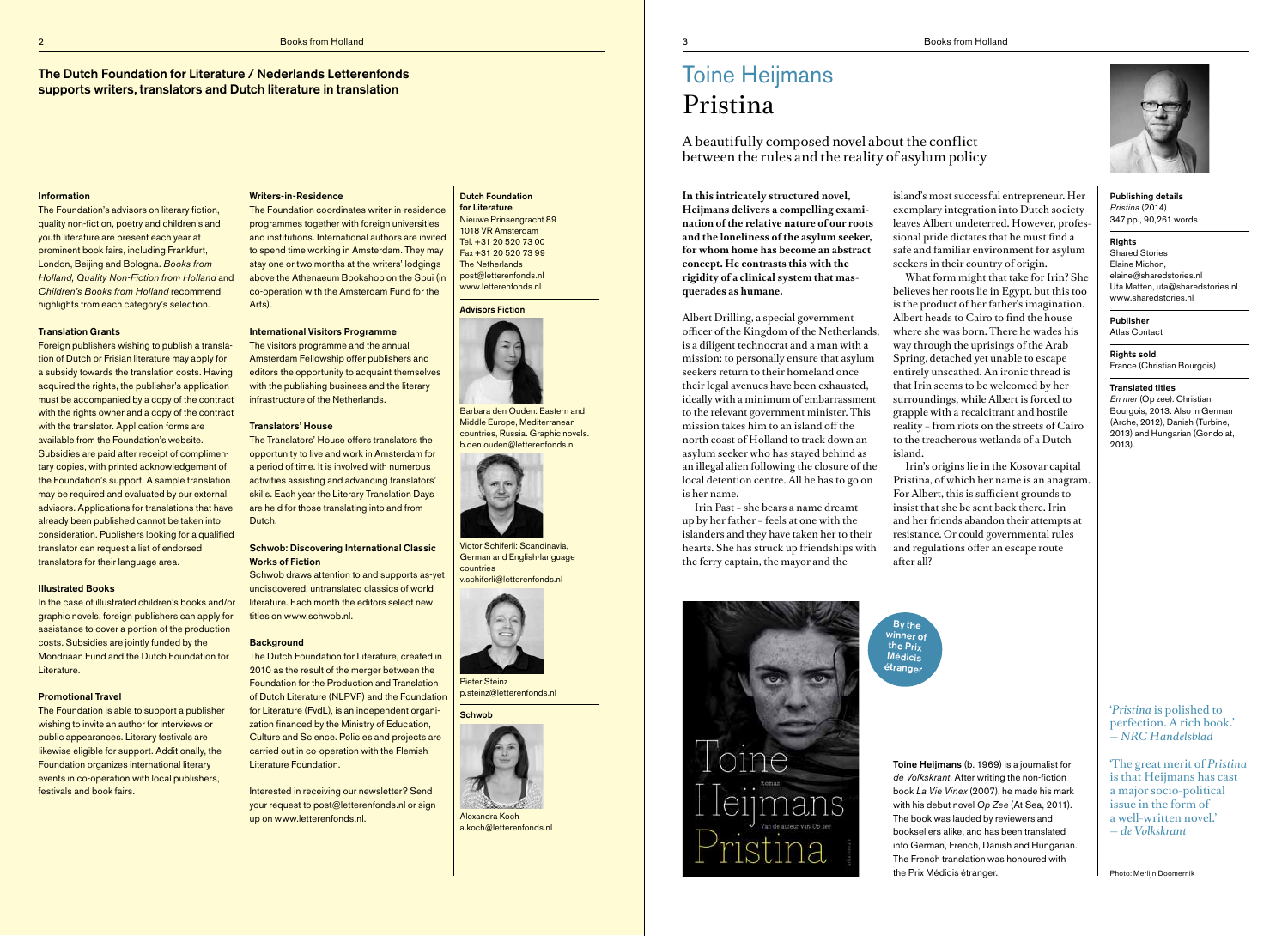**Boy grows up as the only child of his adoptive parents. Chubby and darkskinned, he is ruthlessly bullied at school, but at home he says nothing about what he is going through, only that he has pains in his stomach. After a class outing to the beach, he does not return. His lifeless body is later discovered washed up on the sand.**

'A major new talent.' That was how *NRC Handelsblad* described Wytske Versteeg on the evidence of her debut novel. In *Boy*, her second book and winner of the BNG Literatuurprijs, the young writer confirms her status as a bold and highly individual voice. Her protagonist, Boy's mother, is not immediately overcome by grief in the aftermath of her son's death but is determined to find out exactly what happened. How did Boy die? Was he murdered? Did he take his own life? The police believe his death was suicide but his mother is not so sure.

Every little detail of the story seems to crowd in on the mother. She mulls over every aspect of how her son's body was discovered by someone out walking their dog on the beach. She homes in on the 'deep-purple smock of a dress' worn by



the policewoman who comes to break the news and the 'jarring tone' of her voice. Tuning into details seems to offer her a way of drowning out the naked truth of what has happened.

Her efforts to unravel the course of events lead her to an unsettling confrontation with the class bully and expose her to a torrent of abuse from a girl from the same class. Eventually she sets her sights on the drama teacher, who was preparing her pupils for a performance of *Richard III* at the time of Boy's death. This somehow appears to have triggered the fateful events at the beach, but no one is able or willing to fill in the details.

Hannah, the drama teacher, has left the teaching profession and moved to a remote village in Bulgaria. Boy's mother follows her there; she poses as a voluntary worker who can help with the gardening but her true purpose is revenge. Yet as soon as she arrives at her destination, her resolve crumbles. Although Hannah leaves her stranded for hours, she cannot feel angry. In the end there is no violence, just the dark and harrowing story of a woman who sought to steer the group dynamics of her class and instead precipitated a tragedy.

# 4 Books from Holland Books from Holland Superintensity of the Superintensity of the Superintensity of the Books from Holland Superintensity of the Books from Holland Superintensity of the Superintensity of the Superintensi

# Wytske Versteeg Boy

A gripping novel about parenthood and loss, bullying and revenge

> Publishing details *Boy* (2013) 189 pp., 62,900 words

Publisher Prometheus Sarina van der Ploeg, s.vanderploeg@pbo.nl www.uitgeverijprometheus.nl

Rights Sebes & Van Gelderen Literary Agency Willem Bisseling, bisseling@sebes.nl

Rights sold Turkey (Kahve Yayınları)

Wytske Versteeg (1983) is a political scientist. In the spring of 2012 she made a successful debut as a novelist with *De Wezenlozen* (Weightless), which was nominated for the Opzij Literature Prize 2013 and long-listed for the AKO Literature Prize. In 2008 she published the non-fiction book *Dit is geen dakloze* (This Is Not a Homeless Person) based on her experiences as a volunteer, mixing philosophical literature with journalistic observations and personal accounts of homelessness. The book was nominated for the Jan Hanlo Essay Prize. The novel *Boy* was awarded the BNG Literature Prize. Versteeg has published articles and stories in a variety of magazines and newspapers.

'Two novels in, we can safely conclude that estrangement between family members is a theme that Versteeg favours. In *Boy* she once again demonstrates a meticulous eye for the fine detail of human relationships.' — *Trouw*

'In fewer than 200 pages – and against the backdrop of Shakespeare's *Richard III* – Versteeg raises profound questions which give Boy a timeless character, while doubts about background and origin, innocence and betrayal, love and selfinterest take on an original and contemporary form in her narrative.' — *Jury report for the BNG Literatuurprijs*

**One of the most important Dutch writers of the last decade took on the challenge of writing the novella that would form the centrepiece for the annual Book Week. The result is an exquisite tragedy fuelled by an age gap and irreconcilable differences, which has garnered five-star critical acclaim.**

For Edward, a virologist in his mid-forties and the protagonist of *A Beautiful Young Woman*, decline and deterioration have become an obsession. In Buddhism, a keen awareness of decay is seen as one of the principal sources of suffering. For that reason alone he regards his relationship with a woman fifteen years his junior as a stroke of fortune: Ruth is not only beautiful, intelligent and down to earth, but she seems to have given him a new lease of life. Edward and Ruth's roles reverse,

however: 'He did not grow younger thanks to her, she grew older thanks to him'. Their wedding celebrations mark the highlight of their relationship; from that point on, their woes multiply. Ruth has trouble

accepting the morally questionable aspects of Edward's career (lab tests on animals, corporate junkets). She wants a child (something Edward can live without), and when their baby son is finally born, he won't stop crying.

Bruised by fatigue, Ruth starts to think her child is crying because he senses that his father didn't want him and she throws Edward out of their home. By this stage he has long been involved in an extra-marital affair, which will bring him even less happiness.

Edward is a modern-day Job, and Wieringa describes his ordeal in fastpaced, lyrical prose that taps into rich seams of humour and depths of emotion. Edward largely brings his downfall upon himself, through his insecurities and his negative thinking. His fate is even prefigured in a dream he has halfway through the narrative: 'This is what he has made of his life, a wasteland that stretches off in every direction, and of all the feelings he ever possessed, only fear and confusion remain.'

# Tommy Wieringa A Beautiful Young Woman

A man brought to ruin by his marriage and his fear of decline

# Publishing details

*Een mooie jonge vrouw* (2014) 94 pp., 28,000 words 700,000 copies distributed

Publisher CPNB/De Bezige Bij

# Rights

De Bezige Bij Marijke Nagtegaal, m.nagtegaal@debezigebij.nl Hayo Deinum, h.deinum@debezigebij.nl www.debezigebij.nl

# Rights sold

UK/Australia (Scribe), France (Actes Sud), Germany (Hanser), Italy (Iperborea)

Sample translation available

With his coming-of-age novel *Joe Speedboat*  (2005), translated into 15 languages, Tommy Wieringa (b. 1967) entered the pantheon of modern Dutch literature. The book's romantic vision combined with Wieringa's gift for storytelling and his vibrant prose style to secure his breakthrough. His love of exotic locations, eccentric characters and boy'sown adventure also feature in his travel stories *Ik was nooit in Isfahaan* (I Never Went to Isfahan, 2006) and in his novels *Caesarion* (2009, translated into German, French and English) and *Dit zijn de namen*  (These Are the Names, 2012, translated into five languages). For this last novel, Wieringa





# 'A masterly portrait of a faltering marriage' — *de Volkskrant*

'The work of a wizard.' — *De Morgen*

About *Caesarion*: 'The only writers who have successfully pursued this Holy Grail of the complete novel in recent years (the list is perhaps not exhaustive) are Roberto Bolaño in his *The Savage Detectives*, W.G. Sebald in *Austerlitz*, J.M. Coetzee in *Disgrace* and Philip Roth in *My Life as a Man*. From now on, however, to that list must be added the name of Tommy Wieringa.' *– Le Figaro*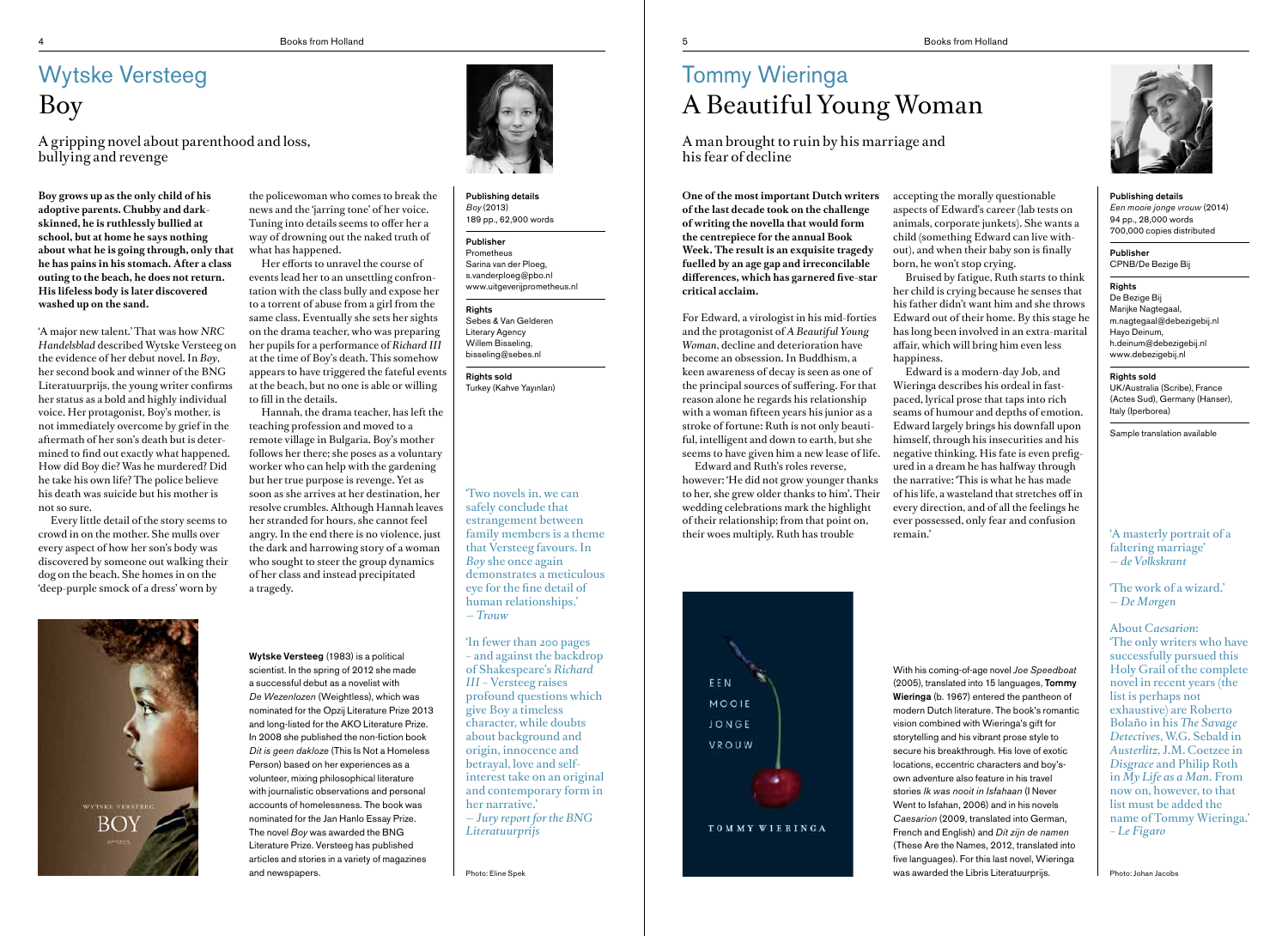**Mano Bouzamour's debut novel has been a runaway success, catapulting its young author into the media spotlight. As he was appearing on talk shows, he became the target of a backlash among the Dutch-Moroccan community. In this sparkling and controversial novel, the author makes it painfully clear that assimilation is the beginning, not the end, of your troubles.**

The novel's narrator is Sam Zafar, a boy growing up in Amsterdam's Diamantbuurt, a neighbourhood that is home to many deprived Moroccan families and where youth crime is rife. Bouzamour gives a voice to this boy who is caught between two cultures. His illiterate parents speak no Dutch and are dutiful followers of Islam, a sharp contrast to the life Sam experiences at school and on the streets.

Sam's big brother is serving a six-year jail term for armed robbery, yet he was always one of the few people to understand his little brother, and Sam feels his absence keenly. On the eve of his incarceration, he holds Sam to a promise, made at Pisa, the local ice-cream parlour: don't screw up like your big brother did. 'Promise me that you'll go on where I came unstuck.' Fingers

sticky from the ice cream, they seal the pledge with a handshake.

Sam finds himself steering a path between extremes: beatings at the Qur'an school, surveillance by police patrolling his neighbourhood and confrontations with the lives of luxury led by many of his classmates. He is no angel but he is different to many of his neighbourhood friends: he has a deep love of classical music and his Mozart ringtone both betrays his ambition to become a pianist and earns him the label 'gay boy'. He also takes an interest in history. Many might call Sam a model immigrant son, but his story powerfully lays bare the cultural

minefield of the assimilation process.

Mano Bouzamour



 The book can clearly be read as a classic coming-of-age novel, concerned to a large extent with the quest for identity and the transition to adulthood. What gives it a real sense of urgency is Bouzamour's expressive use of telling details that illustrate just how great the divide is between East and West. And that's not all: he has an infectious sense of humour, a flair for punchy dialogue and the scenes – most notably a night-time scooter ride through Amsterdam – are so vivid that they leap off the page. Bouzamour is a name to watch.

# Mano Bouzamour The Promise of Pisa

A vibrant coming-of-age novel about growing up in the gap between two cultures

> Publishing details *De belofte van Pisa* (2013) 285 pp., 66,750 words 9,000 copies sold

### Rights Prometheus

Sarina van der Ploeg, s.vanderploeg@pbo.nl www.uitgeverijprometheus.nl

Since the publication of *The Promise of Pisa*, Mano Bouzamour (b. 1991) has been the subject of reviews, interviews and feature-length articles in the national press. This high media profile has provoked a storm of criticism from the Moroccan community. Meanwhile, the film rights have been sold.

'Mano knows what it is to grow up as the son of Moroccan parents in the notorious Diamantbuurt and has a fantastic talent for bringing that world to life. When I met him I thought, if he can get this down on paper, it'll be a book that everyone should read. And now here it is, on paper.' — *Joris Luyendijk*

'His language crackles with sparkling, coarse, sometimes clinical formulations, portraying a teenage life that illustrates the multicultural problem in a way that is both light-hearted and subtle. This admirable debut, pulsing with energy, snappy dialogue and urban slang, is sure to hit the spot with young readers.' — *NRC Handelsblad (\*\*\*\*)*

'Bouzamour is full of bravura, with a charm that's hard to resist, in person and on paper.' — *Trouw* 

**Ivan, an exile from the former Yugoslavia, performs an escapology act in bars and at festivals in the Netherlands. At the age of 41, this modern-day Houdini discovers that he has a ten-year-old son and feels a powerful urge to build a relationship with the boy. It is a decision that will have far-reaching consequences for his freewheeling lifestyle.**

*The Last Escape* is narrated by a close friend of Ivan's, a man who is also father to a ten-year-old son and who sees Ivan and his devil-may-care attitude as something to aspire to. The narrator is at a crossroads in his life: he has lost his job and is bailing out of his relationship with his girlfriend. The only passionate connection he feels is with his son Ruben. This reinforces his bond with Ivan, who is overwhelmed by paternal feelings upon seeing his own son Deedee for the first time – if only because the boy bears a striking resemblance to his dead brother.

The two fathers and two sons spend much of their time together and, when

Jan van Mersbergen

Ivan is invited to perform his most spectacular escapology trick on the Côte d'Azur, all four of them fly down to the south of France. The trick involves Ivan being tied to a chair and attempting to free himself while flames lick at his clothes. But by this time Ivan has more on his mind than his act, especially when a deeply traumatic event from his past comes back to haunt him.

Jan van Mersbergen's style – sparse in dialogue, rich in indirect discourse – conjures up associations with Hemingway. It is the ideal medium in which to tell an emotional tale of diamonds in the rough; of a man torn between domesticity and the wild side of life; of the rootlessness of the modern migrant; of young boys who are wiser than their parents; and ultimately of what it takes to be a good father. *The Last Escape* echoes the themes of Van Mersbergen's earlier novels, but expresses them more powerfully and succinctly than ever before. This, his seventh novel, may well be his best yet.

# Jan van Mersbergen The Last Escape

Two fathers and two sons in search of love, respect and renewed balance

### Publishing details

*De laatste ontsnapping* (2014) 218 pp., 61,000 words 5,000 copies sold

# Rights

Cossee Laurens Molegraaf, laurens@cossee.com www.cossee.com

Photo: Anneke Hymmen Photo: Irwan Droog based production company. *The Last Escape* is a fitting title for a novel by Jan van Mersbergen (b. 1972), a writer whose central theme can be summed up as 'men on the run'. Van Mersbergen's main characters are gruff and graceless men of few words who like their drink and yet harbour a sensitive soul. His previous novel, *Naar de overkant van de nacht* (To the Other Side of the Night, 2010) – about a man who reassesses his life one drunken night during Carnival – won him the BNG Literatuurprijs and has since been translated into Spanish, Catalan and Turkish. His breakthrough novel *Morgen zijn we in Pamplona* (Tomorrow Pamplona, 2007), set in the world of boxing, has been translated into English, French, German and Turkish. The film rights to *Naar de overkant van de nacht* and *Morgen zijn we in Pamplona* have been sold to a London-

'A novel that overshadows virtually everything that has recently been published in the world of Dutch literature.' — *Tubantia*

'Phrases that combine beauty and precision are Van Mersbergen's hallmark.' — *De Groene Amsterdammer*

'Van Mersbergen has a gift for scenes in which simple gestures and unspoken thoughts suddenly take your breath away.' — *NRC Handelsblad*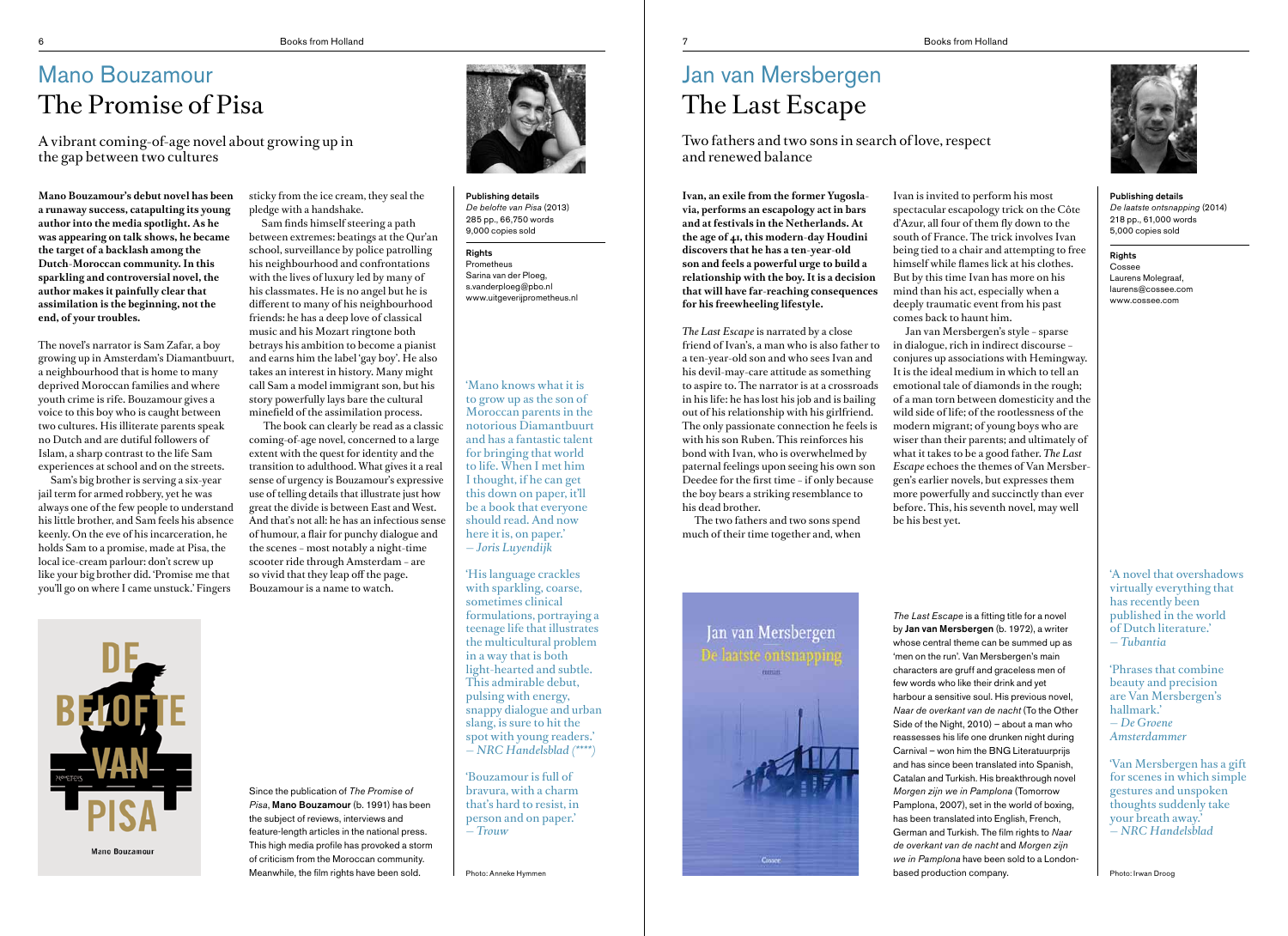**'The past, what was all that about?' Welcome to Arie Storm's seventh novel. In** *Listening to Houses Breathe***, Storm's alter ego, August Voois, is plunged into a deep crisis and comes face to face with a distant past with which he has yet to make peace.**

Like his creator, August Voois is a writer, an academic and a book reviewer for a newspaper and a radio show. Yet he increasingly finds himself questioning the meaning of virtually everything he does. In his eyes the world is falling prey to stupidity and infantilism, while the serious appreciation of literature has become the domain of a paltry few. And as if that were not enough, his state of mind is being rattled by strange sighs that seem to be emanating from the walls of his home.

One day our cynical protagonist decides he can take no more and bids farewell to his jobs at the university and the radio station. A raging storm hits the city and

rips a gaping hole in the fabric of his home, through which he, his wife Alice and his daughter Masja are able to travel back in time. They become onlookers in Voois' past as a greengrocer's son in a rough neighbourhood of The Hague. As he revisits the houses of his youth – his parental home and the homes of neighbours with whom he spent much of his time – long-suppressed traumas rise up from the depths.

While Storm's novel contains subtle references to *Alice in Wonderland*, it is far from a series of absurd adventures. *Listening to Houses Breathe* begins as a cynical yet upbeat satire on the literary world, but goes on to develop into a thoughtful reflection on the workings of nostalgia and the pain hidden away behind some of our childhood memories. When the time comes for the reader to emerge from the wormhole with Voois, he cannot help but feel an abiding fondness for the man.



# Arie Storm Listening to Houses Breathe

An exhilarating mix of media satire and autobiographical fiction in the tradition of Philip Roth

> Publishing details *Luisteren hoe huizen ademen* (2013) 159 pp., 32,500 words

# Rights

Prometheus Sarina van der Ploeg, s.vanderploeg@pbo.nl www.uitgeverijprometheus.nl

Literary critic, translator and biographer Arie Storm (b. 1963) grew up in The Hague, studied Dutch and made his literary debut at the age of 31 with *Hémans duik* (Hémans Dive), a novel that playfully manipulates the relationship between autobiography and fiction. In the six novels that followed, Storm has continued in the tradition of his literary heroes Vladimir Nabokov and Philip Roth. Two of his novels – *Afgunst* (Envy) and *Gevoel* (Feeling) – have been nominated for the Netherlands' most distinguished literary awards.

'A slim yet splendid novel about an author who is wrestling with his past and about the importance of literature.' — *de Volkskrant*

'He gives an almost mystical charge to the everyday [in] one of the most extraordinary novels published in the Netherlands this year.' — *De Groene Amsterdammer*

'A book that is constantly on the move.' — *NRC Handelsblad*

Jamal Ouariachi (b. 1978) studied psychology and spent years working as an online therapist. He made his literary debut in 2010 with the novel *De vernietiging van Prosper Morèl* (The Destruction of Prosper Morèl). stories, articles and columns for a range of leading publications including *nrc.next, HP/De Tijd, de Volkskrant, Knack Focus* and *Vogue*. His second novel *Tenderness* has earned him nominations for the BNG Literatuurprijs and the Gouden Uil. He has followed it up with *25*, one third of a Dutch literary trilogy written in response to *Fifty* 



**This kaleidoscopic narrative is shot through with the unease of its thirtysomething protagonist, tormented by the emptiness of his existence and prone to violent outbursts directed at his girlfriends. At the same time it is a compelling and darkly humorous exploration of the male condition, complete with its own twisted take on couples therapy.**

When the bar he owns goes bankrupt and his relationship with Elsa, the love of his life, comes to a violent end, the nameless protagonist of *Tenderness* falls into despondency. He finds a job as a postal worker for a magazine publisher and lives life according to a fixed pattern: every Saturday he hits the bars with two bachelor buddies and every Sunday his mother comes to call.

His weekly grind is disrupted when he finds a basket of kittens near his office one day. He decides to keep one, christens him Buscemi, and before he knows it his newfound pet has brought him into contact with Zerline, who quickly becomes the new woman in his life. Initially all is well in love, but before long a familiar tension starts to build and cracks appear in their relationship. As with Elsa, he is unable to control his fits of rage. During



one such explosion, he throws a lamp at Zerline and accidentally kills Buscemi. Alone again, he backslides into an aimless existence. He tries to analyse his state of mind, considers seeking professional help and loses himself in the cinematic violence of Lynch, Tarantino and Hitchcock. *Vertigo* inspires him to embark on a crazy experiment with a colleague who has fallen in love with him. He begins a relationship with her in which they re-enact his previous conflicts with Elsa and Zerline: an uneasy mix of anger management and couples therapy. Convinced that he is cured of his violent impulses, he tries to get back together with Zerline and pick up where they left off. She rebuffs him outright and tells him that aggression is not the root of his problems. The heart of the matter is not entirely clear, not even for the reader, who by this time has been lured into the dark recesses of the narrator's mind. In this gripping novel, Ouariachi leaves plenty to the imagination and immerses the reader in an intense depiction of a born narcissist who is both desperately in need of love and incapable of having a relationship: 'Alone with his thoughts,

burdened with nothing or no one other than himself.'

# **Arie Storm** Luisteren hoe huizen ademen

# Jamal Ouariachi Tenderness

A hard-hitting psychological novel that takes the reader deep into the mind of a narcissist

> Publishing details *Vertedering* (2013) 367 pp., 112,000 words

# Rights

Querido Annette Portegies, a.portegies@querido.nl Maria Vlaar, mg.vlaar@xs4all.nl www.querido.nl

# Since then he has written controversial

*Shades of Grey.* 

'Read till your stomach aches; this magnificent, painful journey of an unfathomable man with an unquenchable thirst.' (\*\*\*\*) — *de Volkskrant* 

'This is a quintessentially psychological novel [...], a book that shows the reader many facets of the human soul. […] A relatively young talent but a mature and impressive novel.' — *Trouw*

'An intelligent and compellingly written book which immediately convinces the reader that this is not the work of an ordinary young writer. This is an oeuvre in the making.' — *De Standaard*

'What we're dealing with here is full-blown insanity – an experience to savour.' — *Vrij Nederland*

Photo: Anneke Hymmen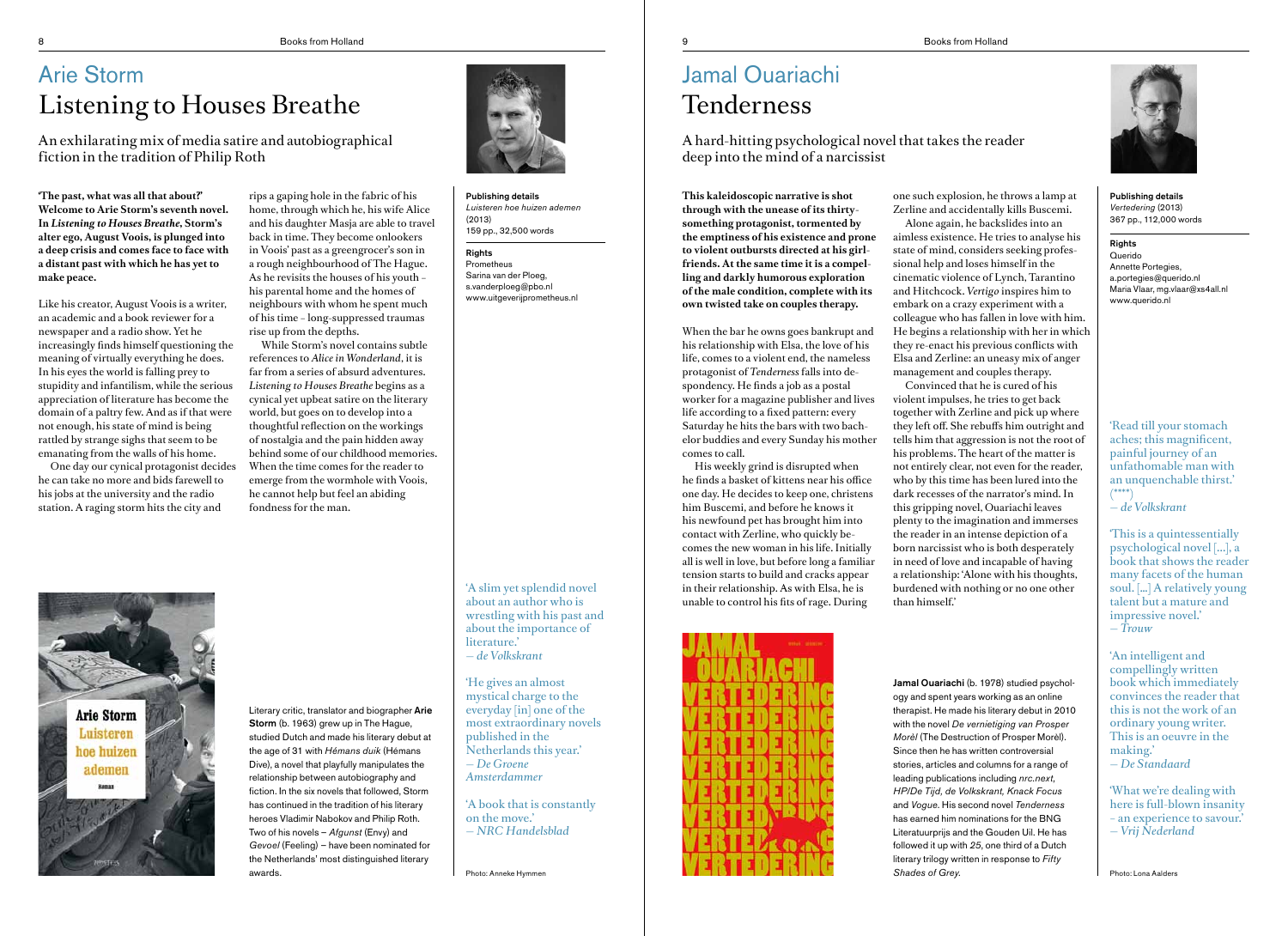**The scene is Berlin, 1904. Former teacher**  early 20th century equivalent of a media **Wilhelm von Osten is the proud owner and trainer of Clever Hans the wonder horse. By stamping his hoof, Hans can solve all manner of arithmetical puzzles, from fractions to square roots. Public speculation is rife. Is Von Osten a con artist? A dabbler in the occult? Is he resorting to electrical trickery? Deftly weaving historical fact and fictional narrative, Genee reconstructs the reasons why Von Osten's horse never became a household name to rival Pavlov's dog.**

Von Osten's love for his horse and his faith in science help him forget the cruelty he endured as a boy whose father beat him mercilessly. He teaches his horse arithmetic for hours on end and their demonstrations draw huge crowds. But Von Osten has loftier ambitions. He hopes to gain official recognition for his pedagogical achievement and his discovery that animals are capable of independent reasoning. He likens himself to Mendel, Darwin and Copernicus, pioneers whose discoveries initially met with disbelief.

With the arrival of wayward Italian painter Emilio Rendich, scientific recognition seems closer than ever. Rendich has friends in high places, including General Zobel, who publishes an article about the wonder horse in the *Military Weekly.* The

hype ensues and a committee of thirteen experts is formed to get to the bottom of Hans's remarkable way with numbers.

> **Querido** Annette Portegies, a.portegies@querido.nl Maria Vlaar, mg.vlaar@xs4all.nl www.querido.nl

Von Osten is convinced that his ambitions are about to be realized and is already looking forward to the day when 'Ostentism' will become a field of scientific study. By this stage he has grown extremely fond of Rendich but with recognition within reach it is Rendich who shatters his dreams. With his painterly eye for detail, the artist has noticed that Hans is in fact responding to the body language of his interrogator. The wonder horse is unmasked as a scientific fraud. When Rendich subsequently perishes in a duel over an affair with a married woman, there is nothing left for Von Osten but to continue teaching arithmetic to his equine companion.

Genee has written an exciting and immensely readable tale of ambition and second chances at the turn of the 20th century. She stylishly blends fact and fiction in a thematically rich book that centres on the pursuit of truth. Along the way, she paints a glorious portrait of a period in which the scientific world found itself on a fault line. The fact that it is a painter who first solves the mystery of the wonder horse can be regarded as a triumph for the eye of the artist.



# Pauline Genee Duel with Horse

An elegant historical novel with a starring role for an arithmetical wonder horse

> Publishing details *Duel met paard* (2014) 254 pp., 53,000 words

# **Rights**

Photo: Denise Winters

After studying French and Russian, Pauline Genee (b. 1968) went on to hold a number of positions at the Ministry of Foreign Affairs. Since 2011 she has combined her literary career with freelance work. She first encountered the story of Clever Hans the wonder horse when she took an introductory course in psychology at university and became fascinated by a photograph of old Wilhelm von Osten with his horse and a blackboard full of sums. She describes *Duel with Horse* as an ode to wilfulness.

'The pleasure the writer must have taken in rendering the lines and colours of Berlin 1904 radiates from every page [...] she weaves an intriguing plot.' — *NRC Handelsblad* 

'A wonderfully detailed portrait of a bygone age, drawn with flair and irony. [...] The colourful characters and Genee's assured and sparkling narrative style lend unique colour to an unknown world.' — *Trouw* 

Silvio Alberto Marugg, known as Tip (b. 1923, Willemstad, Curaçao), wrote three novels at long intervals, also publishing a volume of poetry, *Afschuw van licht; gedichten 1946-1951* (Horror of Light: Poems, 1946-1951; 1976). He received the Cola Debrot Prize for *The Roar of Morning* and was nominated for the AKO Literature Prize. Tip Marugg was called 'the island's thinnest shadow' because of his lanky frame. He led a reclusive existence, avoiding the public eye, although one colourful article described his life in a remote house surrounded by dogs, with a pistol on his bedside table. He died, solitary and blind, in 2006. His collected work was published three years later under the title *De hemel is van korte duur* (Heaven Doesn't Last).

'The chapters are short and simply fly by. Soon only one question remains: how will it end? Will Genee bow to historical fact? Will Von Osten's dream be shattered? Anyone who starts reading this story will find out before long: that's how unputdownable this book is.' — *Nederlands Dagblad*

**Tip Marugg was the hermit of Curaçao, an island in the Netherlands Antilles, and the author of a small body of exceptionally fine literary work. His novels show the touch of a master stylist who transforms his themes – death, night, the grim fate of the alcoholic, and loneliness – into unparalleled literature.** 

In *Weekend Pilgrimage* (1957) the firstperson narrator veers in his car on to the road's shoulder while drunk and reflects back on his life in one long interior monologue. The protagonist of *In de straten van Tepalka* (In the Streets of Tepalka, 1967) relives his experiences in fantasies and nightmares as he lies on his deathbed in a hospital.

In Marugg's most important novel, *The Roar of Morning* (1988), a man sits on his doorstep, armed with a bottle of whisky, waiting for daybreak. He observes nature, thinking about Kierkegaard, his childhood in Venezuela, and his life on Curaçao, where he feels out of place as a white Antillean, and he has feverish dreams about women. The novel contains

one of the most beautiful scenes in world literature, in which the narrator watches scores of birds in flight crashing into a steep rock face and dying, a daily event.



The passage is unforgettable:

'With fading recognition I look at the familiar things around me: the wardrobe full of clothes, most of which I have never worn; the big curtain over the window, lined with thick material to keep out the light when I sleep all morning; the small, colourful vase that I have been looking at for twenty years and which every Wednesday I am afraid the cleaning woman will smash, as she has done with most of the glassware; the orange rug next to my bed, on which I sometimes let one of the dogs spend the night when it is ill or sad. The feeling of oneness with these things has vanished – it is as if they already belong to others. I light a cigarette. The smoke I exhale is sucked up to the ceiling by the air conditioning and then snakes lazily back down the wall. Outside I can hear the crowing of the cocks. The roar of morning is here once more and is not to be trusted.'

# Pauline Genee



# Tip Marugg The Roar of Morning

The most Latin American of Dutch writers

### Publishing details

*De morgen loeit weer aan* (1988) 138 pp., 36,991 words

# **Rights**

De Bezige Bij Marijke Nagtegaal, m.nagtegaal@debezigebij.nl Hayo Deinum, h.deinum@debezigebij.nl www.debezigebij.nl

# Translated titles

*Auch Vögel sterben im Morgenblau* (De morgen loeit weer aan). Germany: Twenne, 1991. *Weekend Pilgrimage*  (Weekeindpelgrimage). UK: Hutchison, 1960.

Full English translation available

'Every detail, every digression is purposeful, the subject matter significant, the style perfect. I would like to quote as much of this novel as I possibly can, to read it over and over again right away. Such a novel deserves a magnificent reception.' — *Vrij Nederland*

'The final chapter brings an uncommon climax; the hallucinatory, apocalyptic images in which Marugg describes the swelling roar of the morning are breathtaking – I would describe this, without hesitation, as one of the most gripping chapters in all Dutch literature.' — *De Groene Amsterdammer*



De morgen loeit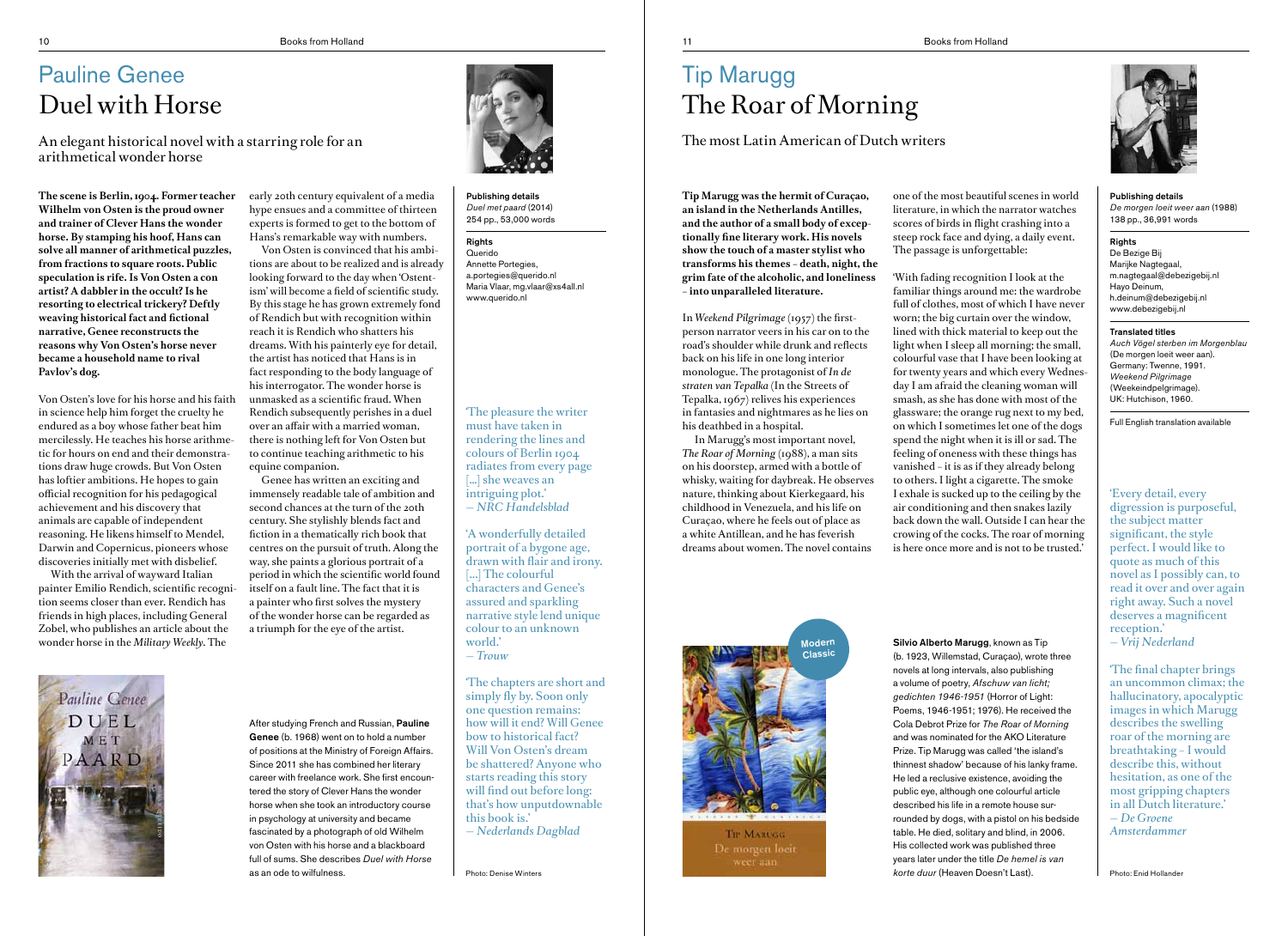**Violence inflicted on children: even the prospect leaves us with a sickening feeling of helplessness. We would do anything to stop it and, as readers, we turn the pages anxiously in the hope that the unthinkable can be averted. Esther Verhoef makes clever use of this impulse in her intense thriller, which grips the reader from beginning to end.** 

Verhoef seamlessly interweaves the narrative strands of her tale of intrigue, placing the reader in close proximity to both crime and crime fighter. She opens with police inspector Miriam de Moor, who has just discovered that her brother's widow has taken up residence in a luxury penthouse. Miriam's brother died six months previously after a fall down the stairs. She suspects that his death may not have been an accident and that her former sister-inlaw may somehow have been involved.

That same morning, Hennequin Smith starts work as a maternity nurse at the home of brand new parents Didi Stevens and Oscar Vos. Didi is confined to a wheelchair due to pelvic problems related to her pregnancy and the difficult birth has left her barely able to take care of her newborn child. She is almost completely dependent on Hennequin's help.

Not only is the nurse an impostor – her qualifications are fabricated, her work experience a pack of lies – but she is also a sadist with her mind set on a single purpose: to inflict endless suffering on both mother and child. She takes subtle advantage of hard-working Oscar's reluctance to accept his role as a father and of Didi's distress in the face of her physical incapacity.

Miriam conducts her investigation on her own time, knowing that she faces summary dismissal if her bosses ever find out what she's up to. Despite the risks, she vigorously pursues her inquiries and little by little begins to uncover the past that Hennequin has gone to such pains to conceal. She discovers the maternity nurse's true identity and brings her quarry into sharper focus by questioning former teachers, guardians and institutional directors. Eventually Miriam manages to contact Hennequin's father, who refuses point-blank to cooperate with the onewoman investigation.

In this claustrophobic thriller, Esther Verhoef demonstrates her complete mastery of the genre, steering her plot expertly towards its unexpected climax without ever giving away more than is strictly necessary.

# Esther Verhoef Close to the Cradle

A deeply disturbed, murderous nurse threatens the fragile happiness of young parents

> Publishing details *De kraamhulp* (2014) 329 pp., 81,476 words

# **Rights**

Anthos Elaine Michon, elaine@sharedstories.nl Uta Matten, uta@sharedstories.nl www.estherverhoef.nl

# Translated Titles

*Tegenlicht* Germany: btb *Rendez-Vous* Germany: btb, UK: Quercus, Russia: Mir Knigi *Close-up* Germany: btb, UK: Quercus, Danmark: JP Politiken, France: Denoël, Russia: Mir Knigi, Spain: Circulo de lectores *Déjà vu Germany*: btb *Alles te verliezen* Germany: btb

For many years, Esther Verhoef (b. 1968) has been one of the most widely read thriller writers in the Dutch language. Her thrillers have sold over 1.5 million copies and have been translated into Spanish, French, German, English and Russian. Her work has brought her widespread recognition in the form of the NS Publieksprijs. She is the winner of several leading crime fiction awards.

'The stories of the three female protagonists are ingeniously woven together. Verhoef effectively packages her tightly plotted narrative in concise sentences and compact chapters, liberally sprinkled with gripping cliffhangers.' — *NRC Handelsblad*

Graphic **Novel** 

'A true pageturner with a masterful plot twist .' — *de Volkskrant*

'Full of nail-biting suspense.' (\*\*\*\*\*) — *Algemeen Dagblad*

**James Joyce's** *Ulysses* **as the basis for a comic book: it takes a dandy like Robert van Raffe to come up with something quite this bold. Modesty is for the mediocre! In** *Unfiltered***, a vagabond comics artist drifts through the streets of a university town in search of insight and distraction. He knocks back the booze, he chews the fat, he suffers. Along the way he weaves a wondrous visual narrative.**

The young artist stands beneath the dome of Rome's great Classical temple, the Pantheon, as God stares down at him through the oculus. This is the opening gambit of *Unfiltered*, Robert van Raffe's debut graphic novel, in which he himself features as a character. From the cosmic grandeur of this first scene he constructs a layered narrative, which on the surface appears to tell a tale of student life, with its familiar ingredients of wine, women and tedium. Raffe is a Chianti-swilling poseur, who models himself on celebrated dandies such as Oscar Wilde and James Whistler, and sneers at the banality of everyday reality.

But beneath this surface, there are deeper, more serious forces at work. The chapter titles in this novel refer directly to Joyce's

*Ulysses*, which in turn is modelled on Homer's *Odyssey*. This is High Culture in comic-book form. Raffe intercuts his portrait of student life with imaginary dialogues in which masters such as Bacon, Warhol and Camus act as his sounding board. It is here that the title of the book begins to resonate: Raffe's dandyism is not a pose at all but an unfiltered attempt to connect to the fullest with the history of art and literature.

The journey continues and we enter yet another layer: that of Raffe's own psyche. He is a young student who spends his days and nights in bedsit land, drinking, pining for his lost love Penelope and thinking himself into an early grave: 'In the darkness, I was drowning in conceit.' What begins as a flirtation with life as a dandy morphs into an intense identity crisis that takes him to the brink of complete



madness.

The true brilliance of *Unfiltered* is the freewheeling, experimental visual style in which Raffe expresses all of these events and layers. When the mood strikes, his drawings spiral out of control, colours flow over lines and frames dissolve in a maelstrom of psychological turmoil. A book to make your head spin.

# Robert van Raffe Unfiltered

A brilliant graphic novel about a young artist's identity crisis

Publishing details *Zonder filter* (2014) 210 pp., 11,400 words

# Rights

De Bezige Bij Marijke Nagtegaal, m.nagtegaal@debezigebij.nl Hayo Deinum, h.deinum@debezigebij.nl www.debezigebij.nl

'A masterpiece. World class. Van Raffe has employed entirely different styles to illustrate the various chapters – sketchy, expressive, sensitive, explosive – yet never sacrifices clarity or legibility. He has substantially expanded the comic-book idiom.' — *Joost Swarte*



Robert van Raffe (b. 1982) studied Arts, Media & Design at the Willem de Kooning Academy in Rotterdam and is currently studying philosophy at Erasmus University Rotterdam. He debuted in 2005 in the magazine *Zone 5300* with *A conversation piece*, a dialogue in painted scenes between Oscar Wilde and James Abott McNeill Whistler. Robert also goes by the name of Dandy Raffe and has published works with titles such as *Dandy tegen wil & dank* (A Dandy Willy-Nilly) and *Dandy op* 

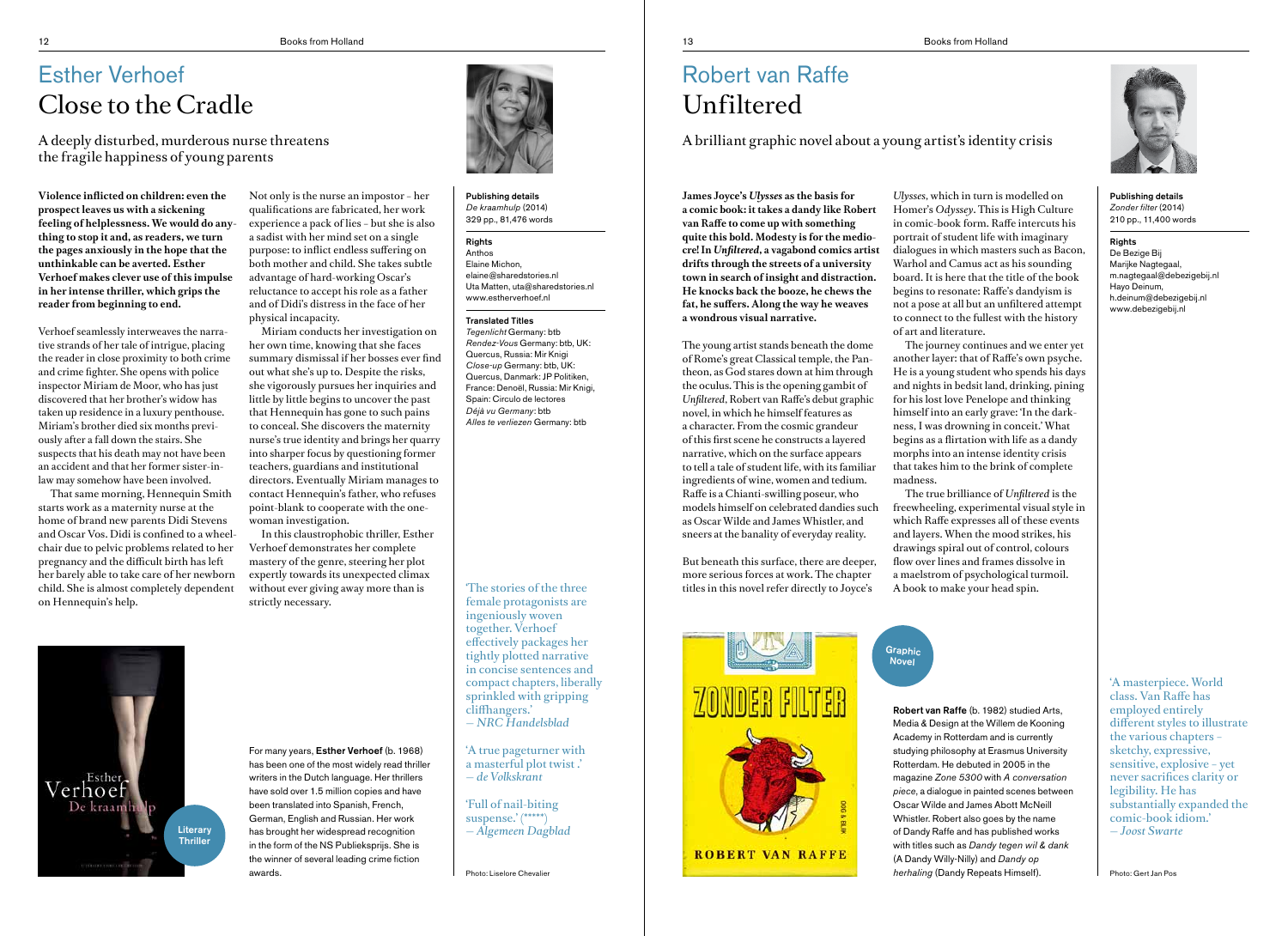# Recent Translations

Toine Heijmans **At Sea**

*A tengeren* Translated into Hungarian by Veronika Máthé for Gondolat, 2013. Also in: Danish (Turbine), French (Christian Bourgois), German (Arche) and Turkish (Hit Kitap).



Otto de Kat **News from Berlin**

Translated into English by Ina Rilke for MacLehose Press, 2014. Also in: German (Schöffling & Co.).



# Margriet de Moor **The Painter and the Girl**

*Maleren og pigen* Translated into Danish by Gudrun Gilhuis-Glenthøj and Lise Bøgh-Sørensen for Turbine, 2013. Also in: Czech (Pistorius and Olsanska), Croatian (Fraktura), French (Maren Sell), German (Hanser), Italian (Neri Pozza), Slovenian (Studentska Zalozba) Turks (Dogan Kitap) and Ukrainian (Folio).



# Jan Jacob Slauerhoff **Foam and Ashes**

*Pena a popol* Translated into Slovak by Adam Bžoch for Európa, 2013. Also in: French (Circé), German (Vertaal & Verlaat), Italian (Iperborea) and Spanish (Textofilia).



*Die Waffenhändlerin* Translated into German by Ilja Braun for Arche, 2013. Also in: English (W.W. Norton & Comp.) and French (éditions du Masque, JC Lattès).



Esther Gerritsen **Thirst**

*Porsti* Translated into Icelandic by Ragna Sigurdardottir for Mál og menning, 2013. Also in: Czech (Mál og menning), English (World Editions) and German (Berlin Verlag).



Anne-Gine Goemans **Gliding Flight**

# **Arian Visser Hotel Linda**

*Svifflug* Translated into Icelandic by Ragna Sigurdardottir for Forlagid. 2013. Also in: Danish (Turbine), English (World Editions), German (Insel) and Italian (Iperborea).



Arnon Grunberg **The Man without Illness**

Hastalıksız Adam Translated into Turkish by Gül Özlen for Alef Yayinevi, 2013. Also in: French (Héloïse d'Ormesson), German (Kiepenheuer & Witsch), Hebrew (Hakibbutz Hameuchad), Hungarian (Gondolat) and Italian (Feltrinelli).



A.F.Th. van der Heijden **Tonio**

[*Tonio]* Translated into Chinese by Can Zhai for Flower City Publishing House, 2013. Also in: English (Scribe), German (Suhrkamp) and Hungarian (Gondolat).



Eva Maria Staal **Try the Morgue** Barbara Stok **Vincent**

Translated into English by Laura Watkinson for SelfMadeHero, 2014. Also in: Turkish (Yapi Kredi), Italian (BAO Publishing), French (Emmanuel Proust), Brazilian (L&PM Editores), Greek (Aiora Press), Korea (Open Book) and Spain (Salamandra Graphic).



*Der blaue Vogel kehrt zurück* Translated into German by Bettina Bach for DTV, 2014.



# Pieter Webeling **Laughter and Death**

*Das Lachen und der Tod* Translated into German by Christiane Burkhardt for Karl Blessing, 2013. Also in: Danish (Turbine), French (Denoël), Norwegian (Bazar) and Turkish (Neben Kitap).

This is a selection of recently published

translations from the Dutch. For more information please go to our online database of translations

www.vertalingendatabase.nl.

Recent Translations

Abdelkader Benali **My Mother's Voice**

*Glas moje majke* Translated into Bosnian by Goran Saric for Buybook, 2013.



Bernlef **Out of Mind**

*[Chezjonot sjaw]* Translated into Hebrew by Ran HaCohen for Am Oved, 2013. Also in: Czech (Za tratí), Chinese (People's Literature Publishing House), Danish (Hekla), English (Faber and Faber), German (Nagel & Kimche) and many other languages.



Peter Buwalda **Bonita Avenue**

Translated into English by Jonathan Reeder for Pushkin Press, 2014. Also in: Czech (Odeon), French (Actes Sud), German (Rowohlt), Greek (Alexandria), Hungarian (Scolar), Icelandic (Forlagid), Italian (Mondadori) and Spanish (Salamandra).



Anna Enquist **The Sedators**

*Les endormeurs* Translated into French by Arlette Ounanian for Actes Sud, 2014.Also in: German (Luchterhand) and Swedish (Natur och Kultur).